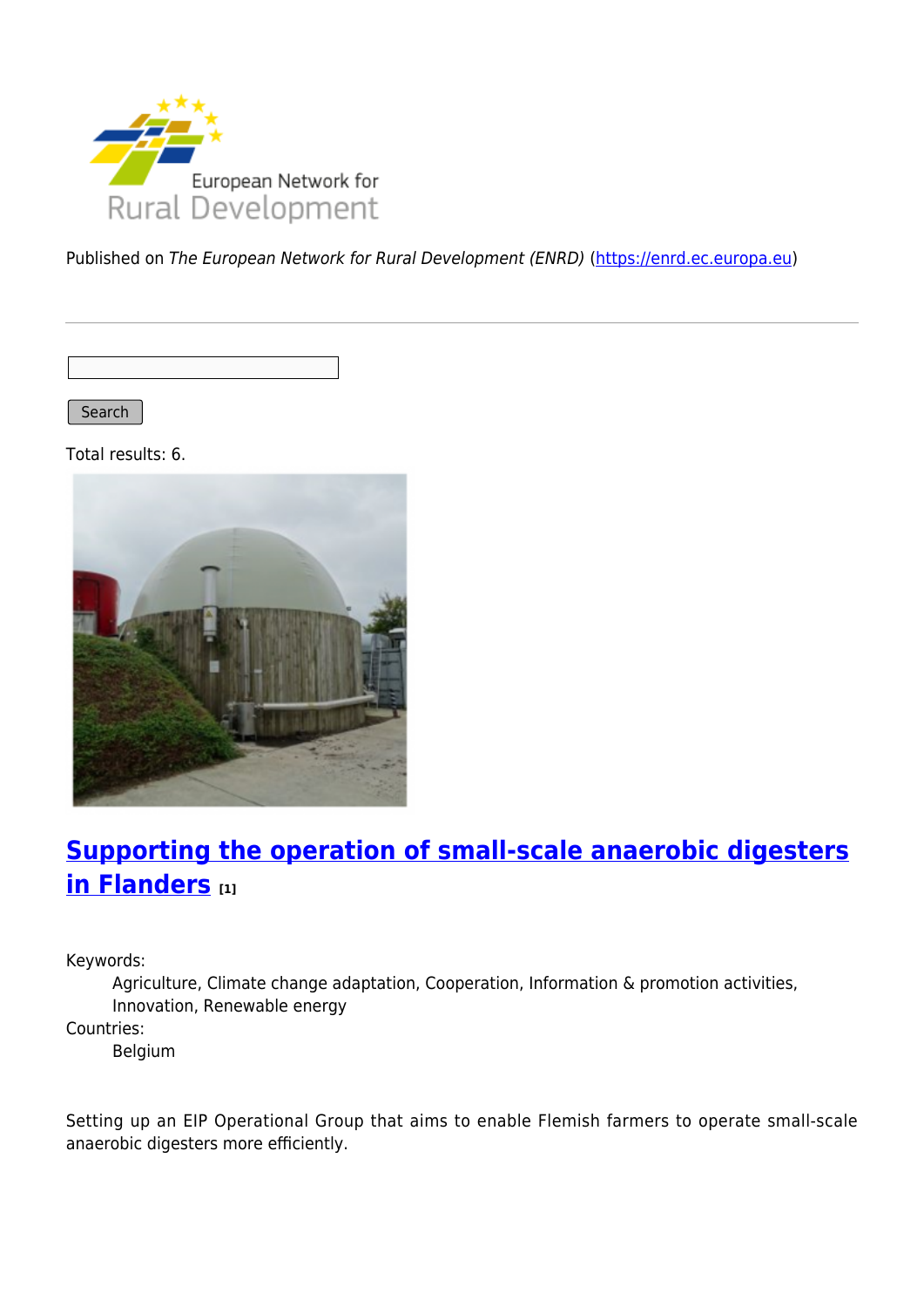

# **[ECOPIONET: Innovation and Bioeconomy in the Rural](https://enrd.ec.europa.eu/projects-practice/ecopionet-innovation-and-bioeconomy-rural-environment_en) [Environment](https://enrd.ec.europa.eu/projects-practice/ecopionet-innovation-and-bioeconomy-rural-environment_en) [2]**

Keywords:

Agriculture, Climate change adaptation, Cooperation, Information & promotion activities, Innovation, Risk management, Rural Inspiration Awards: nominees

Countries:

Spain

Knowledge exchange network established to foster multi-actor collaboration and sharing around organic agriculture.



# **[Waasland Region – Promoting renewable energy in cities](https://enrd.ec.europa.eu/projects-practice/waasland-region-promoting-renewable-energy-cities-and-countryside_en) [and the countryside](https://enrd.ec.europa.eu/projects-practice/waasland-region-promoting-renewable-energy-cities-and-countryside_en) [3]**

Keywords:

Climate change adaptation, Cooperation, Energy efficiency, Information & promotion activities Countries:

Belgium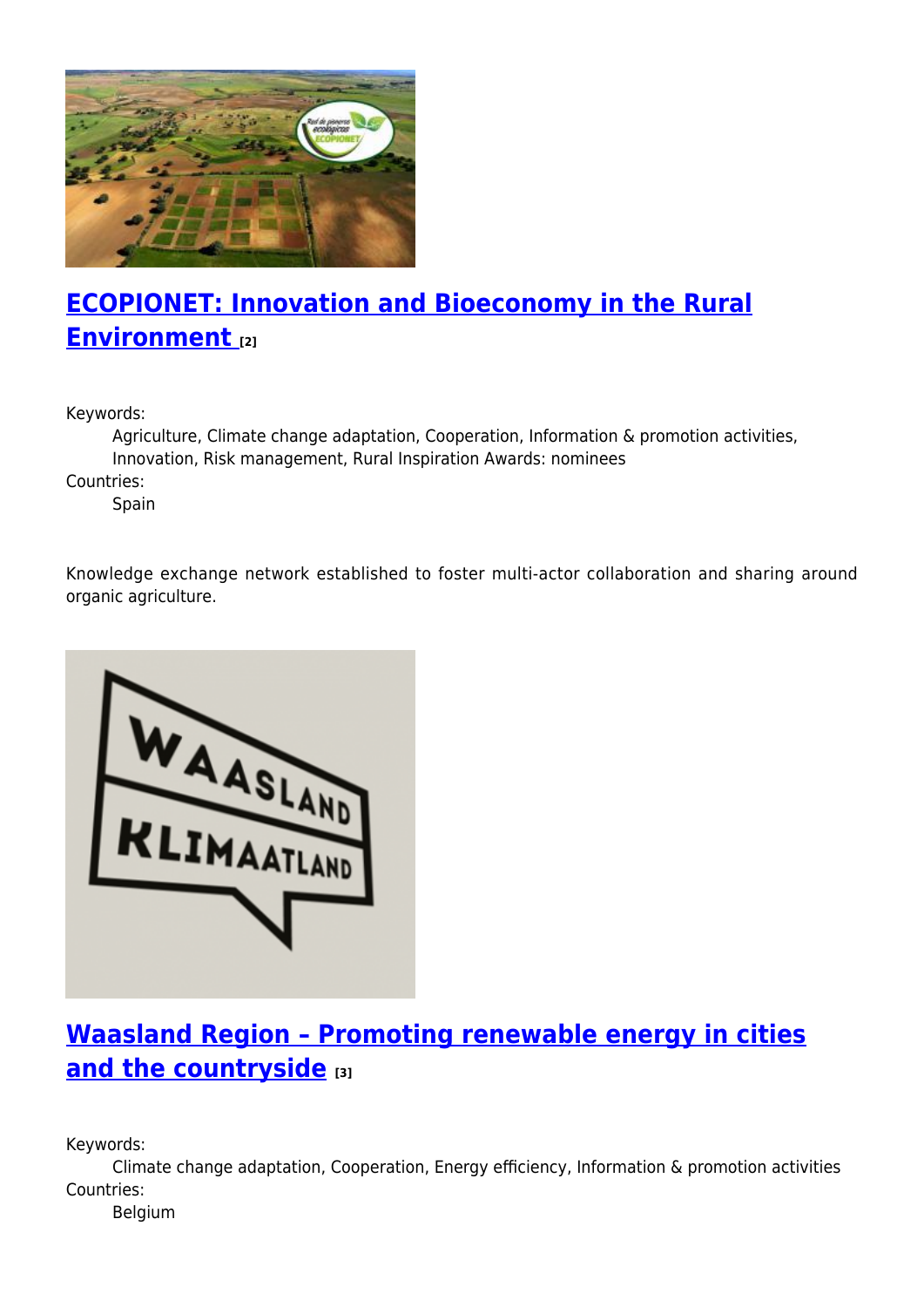An example of an initiative promoting energy efficiency that addresses climate change through targeted actions at grassroots level.



### **[GO INNOLAND](https://enrd.ec.europa.eu/projects-practice/go-innoland_en) [4]**

Keywords:

Agriculture, Competitiveness, Cooperation, Education & lifelong learning, Knowledge transfer, Networking

Countries:

**Spain** 

Set up an operational group to improve the efficiency of the fruit production sector in Spain by developing new approaches for joint management of farms.



### **[Nos Oignons - Supporting social farming in Wallonia](https://enrd.ec.europa.eu/projects-practice/nos-oignons-supporting-social-farming-wallonia_en) [5]**

Keywords:

Cooperation, Rural Inspiration Awards: nominees, Social inclusion, Social services Countries:

Belgium

'Nos Oignons' is an association that supported the preparation and implementation of three RDP funded projects that promote social farming in Wallonia.